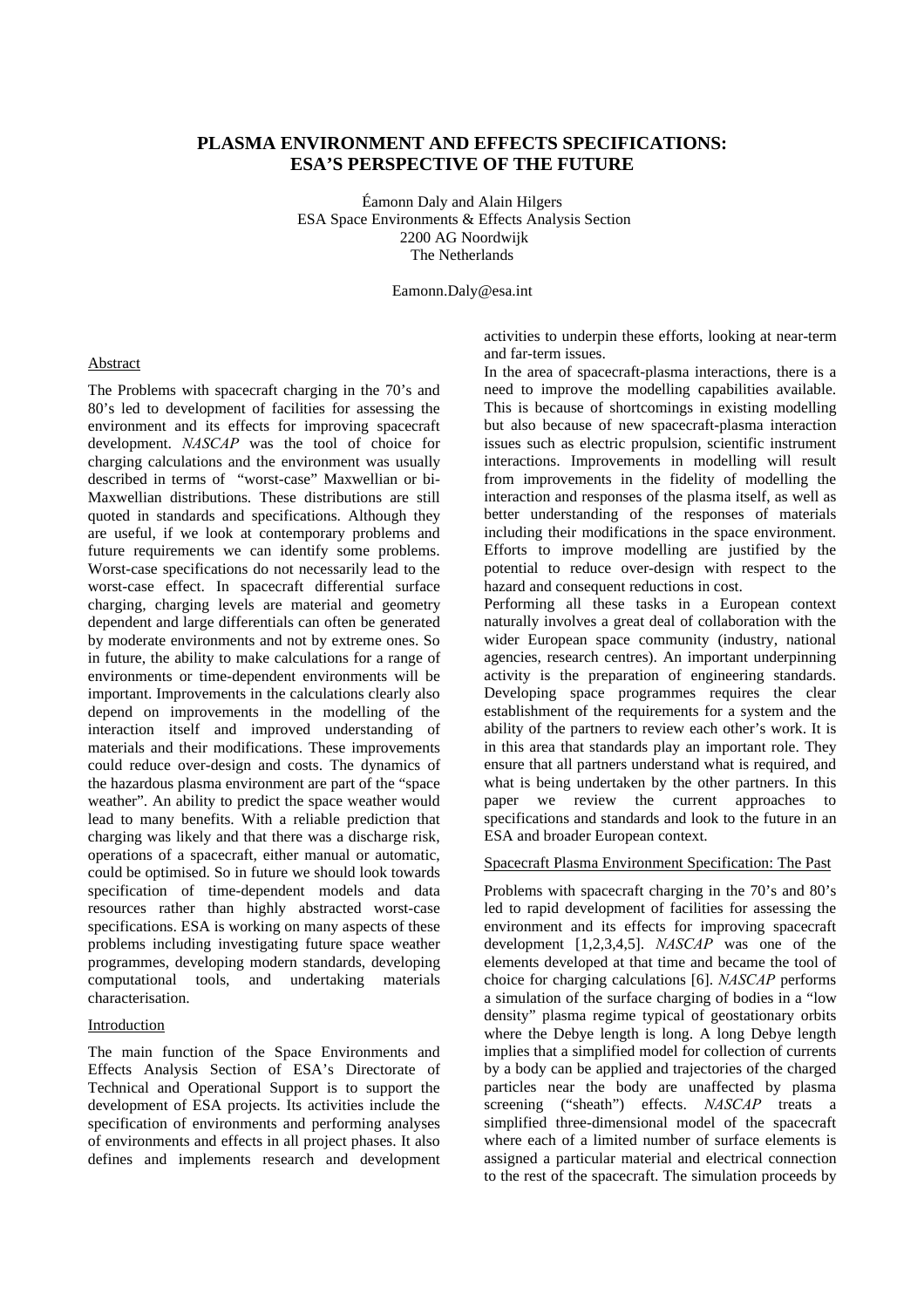calculating all the currents to the various surface elements, including those due to the plasma environment, the currents from the surface to space due to solar UV, ambient electron and ambient ion impact, and the currents within the spacecraft electrical "circuit" connecting the surface elements. Therefore, apart from the geometry, the simulation requires as input specification of charging-related material properties, and the environment *NASCAP* remains a popular tool today, in spite of its age and the environment specifications widely used are those compatible with *NASCAP*.

The environment is usually described in terms of "worst-case" Maxwellian or bi-Maxwellian distributions. The Maxwellian plasma distribution functions in terms of scalar velocity,  $v$ , is given by:

$$
f(v) = 4pn\left(\frac{m}{2pkT}\right)^{3/2}v^2\exp(-v^2m/2kT)
$$

where:

*n* is the density *k* is Boltzmann's constant *T* is temperature

The double or bi-Maxwellian distribution is simply a superposition of two distributions characterised by different temperatures and densities. These distributions are still quoted in standards and specifications but it is worth establishing whether they are they sufficient for the future? The ECSS Space Environment Standard (E-10-04 [7]) contains the recommended single-Maxwelian environments for quiet and disturbed times shown in Table 1.

|          | Density          | Ion         | Electron    |
|----------|------------------|-------------|-------------|
|          | $\text{cm}^{-3}$ | Temperature | Temperature |
| Ouiet    | 10               | 1eV-1keV    | $1eV-1keV$  |
| Substorm |                  | 10keV       | 10keV       |

*Table 1: ECSS recommended Maxwellian parameters for quiet and disturbed conditions*

For use in worst-case charging analyses, the double-Maxwellian environment shown in Table 2 is imposed, based on measurements made by the Scatha spacecraft [8]. Note that this is not the same environment as described in the NASA charging guidelines [9], which was felt by the Working Group preparing the ECSS standard to be unrealistically extreme.

|              | Density<br>$\text{cm}^{-3}$ | Temperature<br>(keV) |  |
|--------------|-----------------------------|----------------------|--|
| Population 1 |                             |                      |  |
| Electrons    | 0.2                         | 0.4                  |  |
| Ions         | 0.6                         | 0.2                  |  |
| Population 2 |                             |                      |  |
| Electrons    | 1.2                         | 27.5                 |  |
| Ions         | 1.3                         | 28.0                 |  |

*Table 2: ECSS Standard Double Maxwellian environment for severe charging calculation*

Two important points about specifications and the way in which they should develop can be made:

- 1. Specifications are not usually accompanied by information on the likelihood of the environment. This is needed of the environment is to be used to predict and effect and a "risk analysis" is to be performed related to mission problems resulting from effects. In the future, it would be preferable to have a fuller statistical representation of the environment to enable this.
- 2. For a particular phenomenon the severity of the effect of a particular environment may not be associated with the worst case (large value) of a particular parameter. Indeed, worst-case surface charging generally occurs when plasma density is low, not high. Surface charging potential depends on the approach to equilibrium of ambient and secondary current sources. Because the secondary electron emission varies with incident electron energy and material type, the highest levels of differential charging are not necessarily seen in "severe" environments. Figure 1 shows material charging behaviour as a function of electron temperature. These results are for single-material charging of spheres in a fixed ion density and temperature and a fixed electron density, as functions of the electron temperature. While the calculation includes no spacecraft geometry, electric field or inter-material effects, it illustrates that the differences in potentials between two materials is not necessarily higher in a more severe environment. This can be seen for example by comparing the curved for "black paint" with "ITO". These differences result from the differences in the secondary electron emission and electron backscatter properties.

In spacecraft differential surface charging, charging levels are material and geometry dependent large differentials can often be generated by moderate environments and not by extreme ones.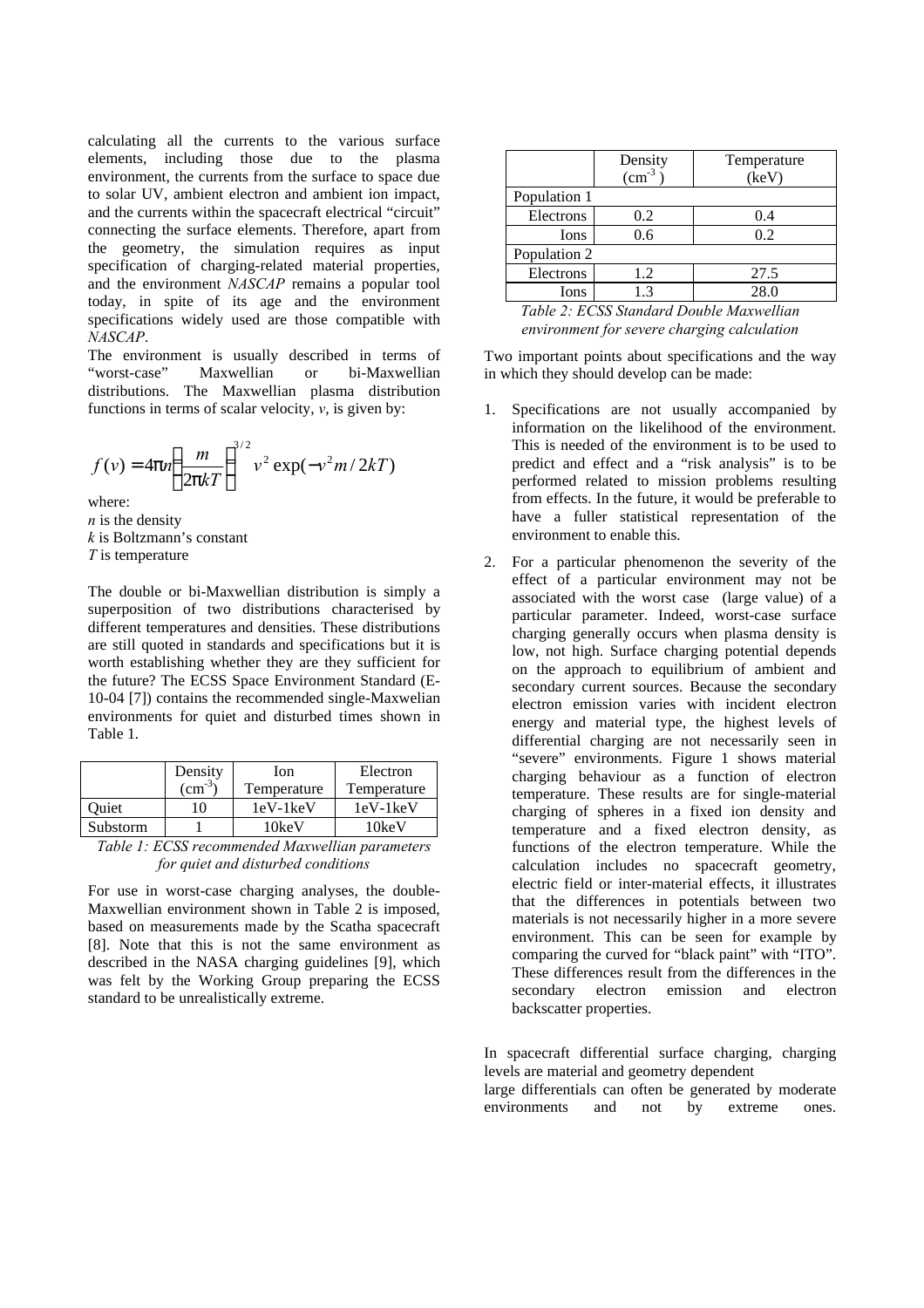

*Figure 1 Charging of different materials as a function of electron temperature, showing that charging differences do not necessarily increase with Te*

#### Alternative Specification Methods

A more fundamental approach to space environmental hazards is to ask what is the risk to the system or component of the system due to particular conditions. While this is a more general approach, the question is rarely possible to answer easily. In space radiation analysis, for example, models have been established where the risk of a particular solar proton radiation level is given. To adopt such a strategy for plasma environments requires two steps illustrated in Figure 2: (i) the data has to be kept in the form of a data resource that can be interrogated for statistical information on environments and (ii) the statistical analysis must also be applicable to the resulting effect of the environment. While the first seems feasible, if the second requires fully three-dimensional simulations of spacecraft charging for each environmental condition, it may not. Moves in this direction worthy of note include ESA's *SEDAT* project [10] where data can be interrogated using tools for specific effects (such as charging levels), and the GRID project [11] where large-scale computing resources could become available for statistical assessment of complex calculations.



*Figure 2Models for specification. (a) illustrates the present situation; (b) illustrates a situation where a risk analysis is performed on the environment; (c) is what a project really needs: a statistical analysis of the risk of a particular severity of the effect*

#### Material Properties and Charging/Interaction Prediction

As mentioned above, material properties play a very important role in the charging of a material and ultimately a spacecraft. Important material properties such as secondary electron emission and material resistivity are sensitive to material contamination, oxidation, ageing, temperature, etc. so that one has to be cautious in assuming that the results of simulation based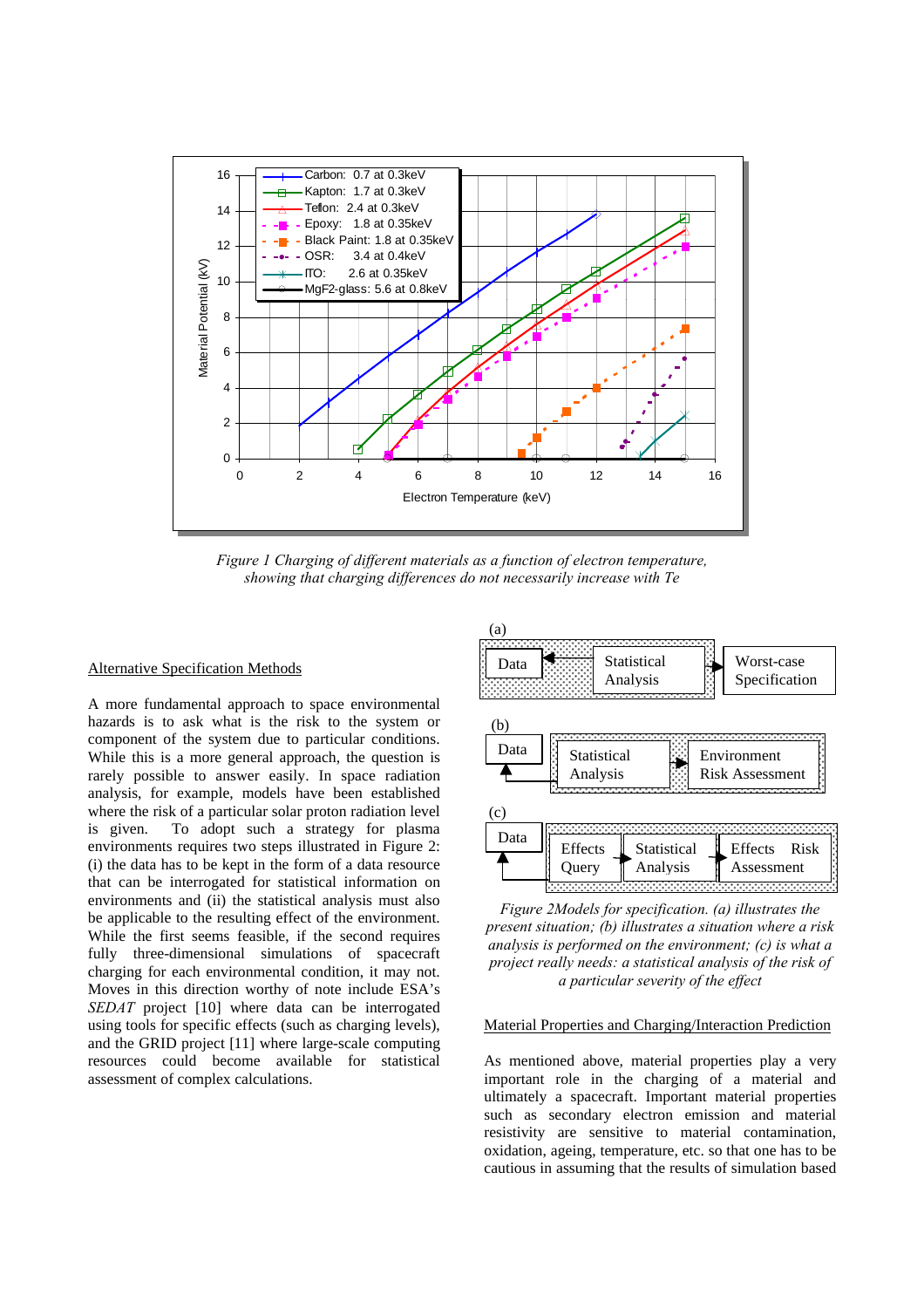on a particular set of material parameters will correspond to in-flight conditions. As a result, complete specifications for charging need complete details of materials and their changes in orbit. This latter is simply not available in most relevant cases. Even the relatively simple effect of temperature on resistivity of dielectric materials has proven difficult to characterise to the extent where eclipse to sunlight transitions of spacecraft can be modelled [4]. We conclude that modern charging specifications need complete material characterisation and appropriate standard methods for measuring the relevant properties.

### User Needs

Project teams often prefer simple specifications such as "worst-case", "composite worst-case" and the use of "qualified" materials. This can lead to costly overdesign. The smarter specifications described above must be constructed so they are easy to apply and are verifiable, otherwise they will not be useable.

### Space Weather

The dynamics of the hazardous plasma environment are part of the "space weather". So the data resources implied by smarter specification methods mentioned above would be a natural output of space weather efforts. A space weather system might measure in detail the near-earth plasma environment as well as having the ability to predict or interpolate between measured values using improved models of the magnetospheric environment and its responses to solar and interplanetary disturbances. One may then consider whether any reliable prediction that charging was likely to occur and that there was a discharge risk, would lead to optimised operations of a spacecraft, either manual or automatic, at lowered cost.

As part of the space weather effort, work must be done to "transition" the results from scientific and other research into engineering practice. In the future, the ability to make calculations for a range of environments or time-dependent environments will be important and so time-dependent models and data resources are required rather than worst-cases

#### ESA Activities

ESA is working on many of the above issues. Within its technology R&D programme it has initiated the *SEDAT* project, being executed by Rutherford Appleton Laboratory, to investigate the use of databases for engineering analysis [10]. It also has plans a project for develop a toolkit for spacecraft-plasma interaction simulation in association with new materials properties investigations and development of a handbook. This follows a pilot investigation of PIC code development undertaken at IRF, Sweden [12] and is associated with the collaboration network SPINE [13].

The related space weather issue is being actively examined. ESA is investigating the needs for a space weather programme and what such a programme might contain. Activities have provided detailed analysis of space weather effects, programme benefits, requirements and implementation scenarios [14]. This will lead to a pilot project in 2002 where prototype services are established including the kind of data and prediction services mentioned above.

Other relevant research and development activities include [15,16] models of the Martian environment, development of tools for energetic particle interactions with matter, development of space environment monitors, various database and tools project , models of the micrometeoroid and debris environments, radiation,…)

## Standards

ESA is collaborating with national agencies and European space industry to develop a standards system to help make the spacecraft development process more efficient. This is the European Co-operation for Space Standardization (ECSS). Clearly both plasma environmental and spacecraft effects specifications will feature within such a system.

Standards fulfil a number of important functions. They are a way to ensure experience is passed on. Often one sees a "re-discovery" of a problem which had been identified some years earlier because of a lack of knowledge continuity. Standards are established by consensus. They ensure that all parties to a development understand the methods being employed by partners and are able to evaluate the work. Clearly any standard tools or model has to be available to all.

Apart from ECSS, the International Standards Organisation, ISO is developing space standards. Within the Technical Committee 20, Sub-Committee 14 (TC20/SC14) which is responsible for space standards, a working group (WG4) is preparing space environment standards [17]. These also include standards relating to environmental effects and testing. As far as areas related to spacecraft-plasma interactions are concerned, the ISO working group is working on a standard for the plasmaspheric and ionospheric environments.

ECSS is developing a number of relevant standards, including the already issued ECSS-E-10-04 standard "Space Environment" [7]. A standard on spacecraftplasma interactions: "Standard on Environment-Induced Effects on the Electrostatic Behaviour of Space Systems", ECSS-E-20-06 is under preparation by an expert working group [18] and an electrical engineering standard has been issued (ECSS-E-20).

The Space Environment Information System, *Spenvis*, is used by ESA as a channel for making available to the European and wider space community the results of its activities for exploitation in space programme